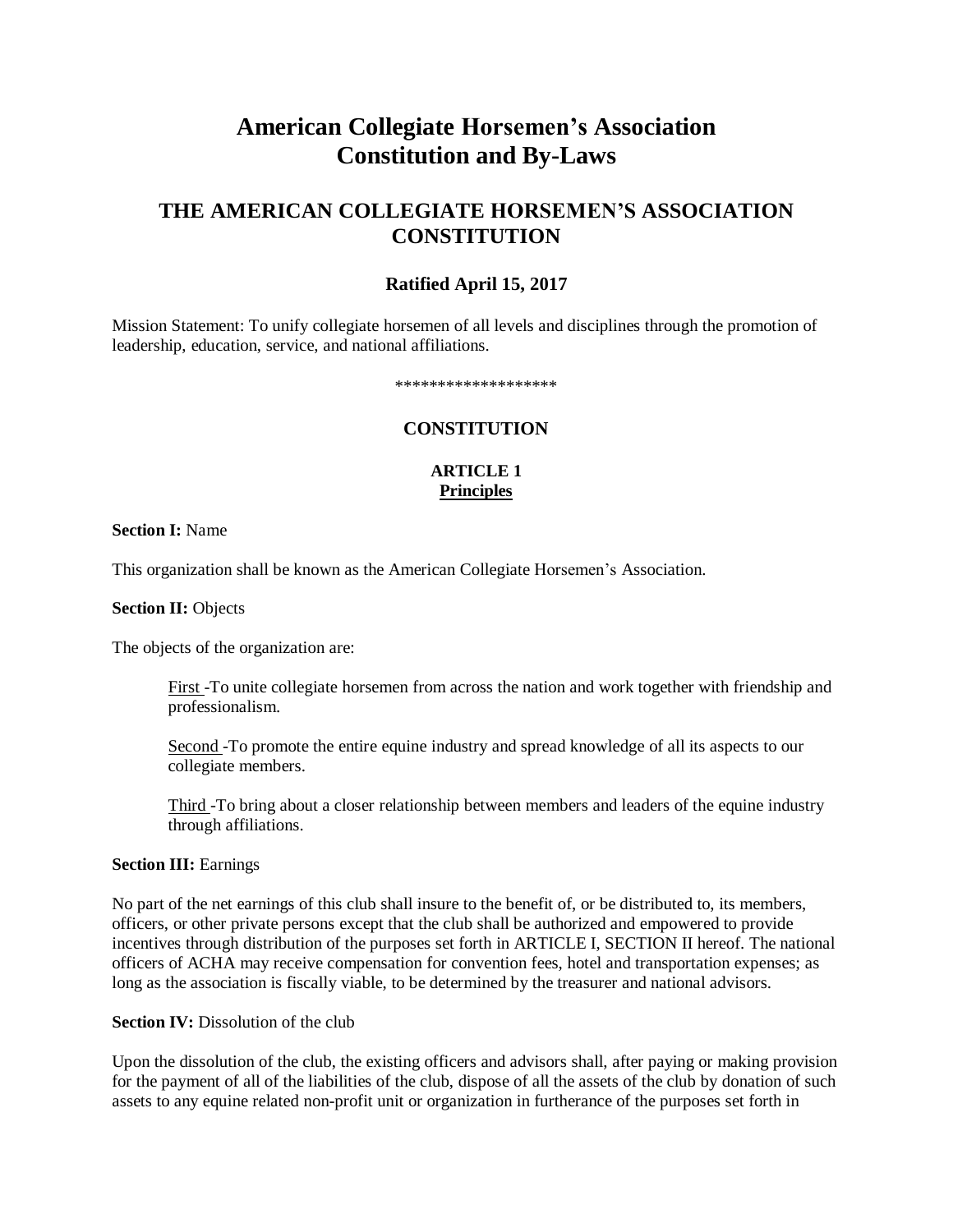ARTICLE I, SECTION II hereof. Any such assets not so disposed of shall be disposed of by the Court of Common Pleas of the county in which the principle office of the club is then located, exclusively for such purposes or to such organization(s) as said court shall determine which are organized and operated for such purposes.

### **ARTICLE II Membership**

**Section 1:** Charter Members

The charter members of this organization shall the dues paid club members each year.

**Section II:** Election and Initiation

Any student active in a collegiate equine related club who would further the ideals and goals of the American Collegiate Horsemen's Association shall be eligible for membership.

No person shall be initiated into the organization save by an active collegiate club, except in the foundation or such clubs or by the clubs assembled in National Convention.

No person shall be invited to join any collegiate club except by approval of that individual chapter.

At National Convention, persons that have not paid dues both at the local and national level will not participate in delegation, and will only be considered as guests. Only paid members will receive delegate representation.

Honorary Membership may be conferred on any personal actively identified with equine interests by unanimous vote of the collegiate club. Such honorary members shall owe no fees or dues and be subject to final approval by the National Secretary/Treasurer.

### **Section III:** Resignation

Members shall be permitted to resign or honorably depart from this club only by a three-fourths (3/4) vote of the Executive Committee and National Advisor, not including any officer in question.

#### **Section IV:** Expulsion

Unbecoming conduct of a member may be punishable by expulsion.

Members who willfully obstruct the work of a club and whose continued presence is injurious to a club may be punished by expulsion.

No expulsion shall be made without formal charges and a duly held trial by the collegiate club and the findings approved by the executive committee. A three-fourths (3/4) vote by the Executive Committee and National Advisor shall carry conviction.

### **Section V:** New Member Candidates

Upon receiving and accepting a club's application, they shall be known as nominees. No nominee shall be accepted into full membership until the full membership fee has been paid.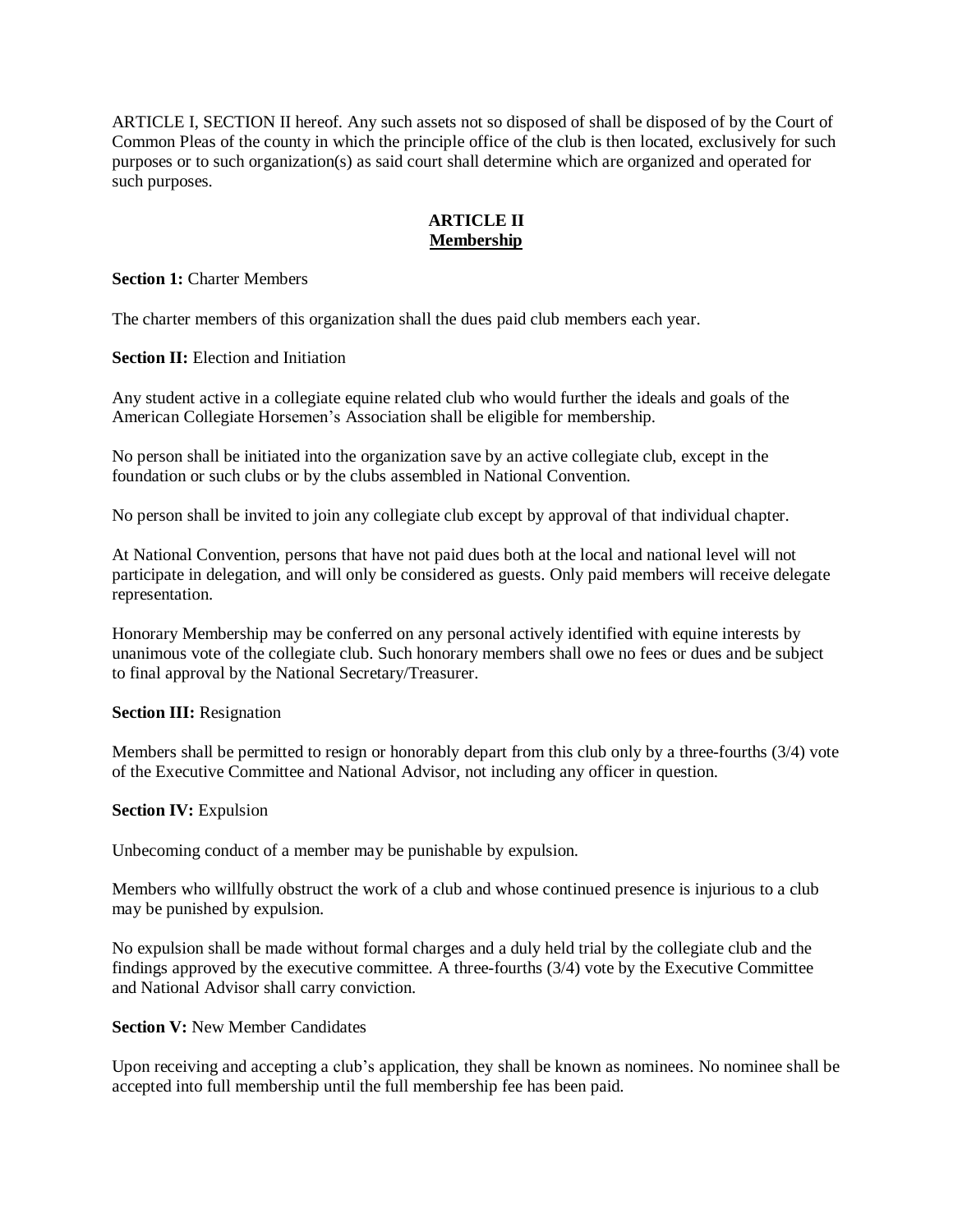### **Section VI:** National Advisors

National Advisors are to be elected by the newly elected executive office committee either in the initial meeting held at Convention or during an official conference call whereby the EC conducts official business. The EC shall make nominations of national advisors. There shall be a Senior Advisor and Junior Advisor for ACHA. At the end of each year, the Senior Advisor will roll off, the Junior Advisor will roll up to Senior status, and a new Junior Advisor will be elected. In the event a Junior Advisor cannot roll up, the Senior Advisor will stay on for one additional year while ACHA searches for a new advisor candidate.

The role of the national advisors is to work with the officer team during official conference call meetings, ensure compliance of each National Officer's activities and duties, provide guidance on the fiscal responsibility of the ACHA and to work with the host school's club advisor for preparation and compliance of the ACHA convention activities, agenda and budget.

### **ARTICLE III Emblems**



The logo consists of the initials of the American Collegiate Horsemen's Association, ACHA. The C is a sideways horseshoe containing nine stars to represent the nine founding chapters. The other letters are cerulean blue.

#### **Section II:** Insignia

Colors -The colors of the American Collegiate Horsemen's Association shall be cerulean (blue) and silver.

Flower: Tulip

### **ARTICLE IV Conventions**

#### **Section I:** Annual Meetings

Each year the American Collegiate Horsemen's Association shall hold an annual meeting of its members known as the National Convention. These national meetings shall be held at places designated by the delegate body in attendance at the proceeding National Convention or by the elected National Officers (the Executive Committee).

**Section II:** Powers and Jurisdictions

The National Convention shall be supreme, and its jurisdiction shall extend throughout and over the members of all clubs.

**Section III:** Delegates and Voting Rights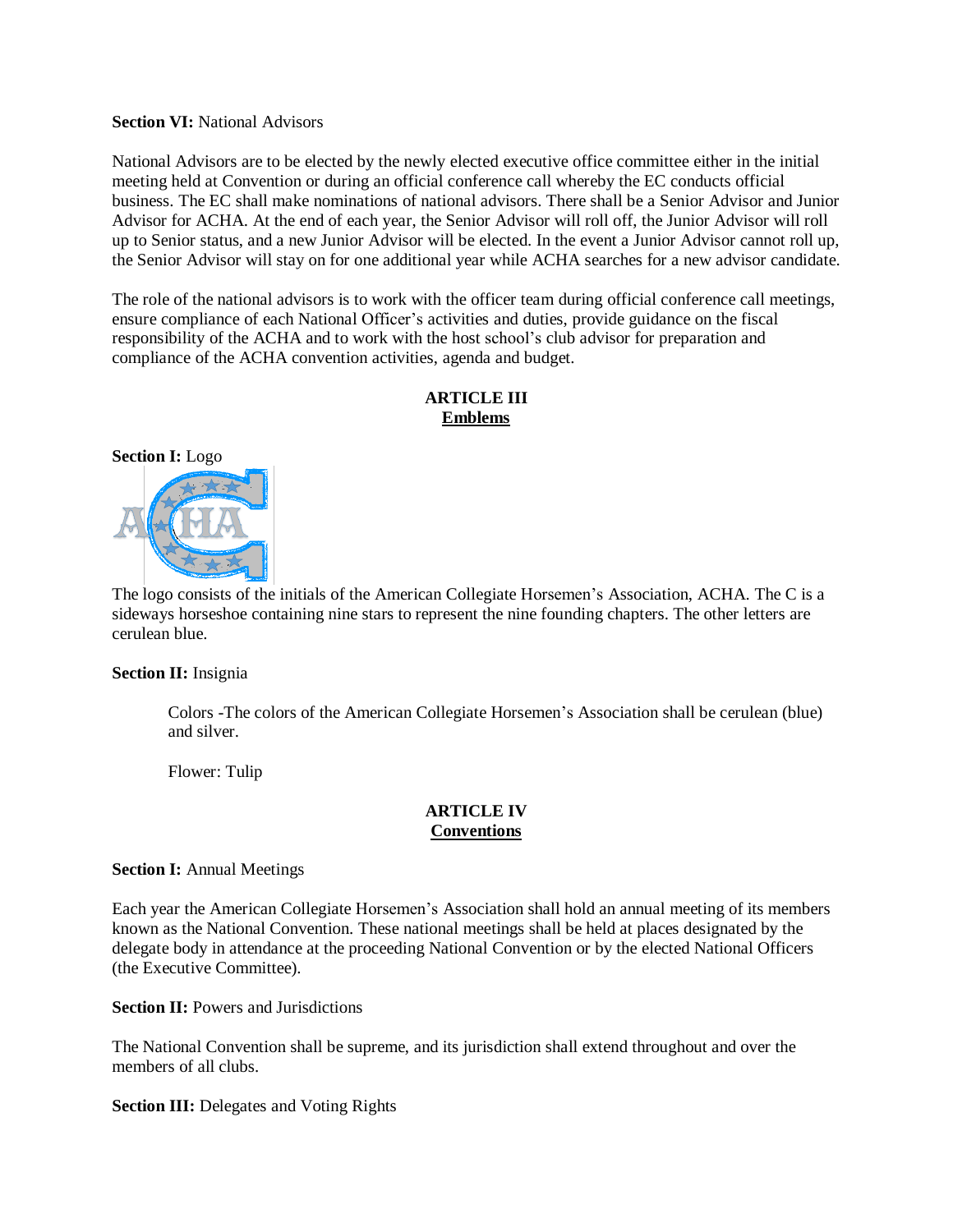Number - Each collegiate club in good standing shall be entitled up to two delegates.

No delegates shall consist of current national officers. Persons running for National Office who are delegates may not vote. The person running for National Office will leave the room during the vote, and the other delegate will then cast two ballots on behalf of their club.

Delegates will be selected by their respective local chapter, and shall serve as liaisons of all business between the local chapters and the National Executive Committee throughout the entire year. Delegates may be substituted at national convention by notice of the respective chapter, as long as the substitute delegate is in good standing with ACHA, and is eligible for delegation during national convention.

Credentials of the delegates from active collegiate clubs shall be approved and delegates shall be seated at each National Convention.

Expenses of delegates shall be the responsibility of each collegiate club.

### **Section IV:** Quorum

A majority of the seated delegates shall constitute a quorum at National Convention or an official ACHA delegate meeting.

### **Section V:** Votes

Each active club shall be entitled to two votes that will be made by the delegates elect. The executive committee will approve the conclusions made by the delegating body. In the case of the executive committee not approving of the conclusions, the issues will be returned to the delegates. At this point the issue can be revised and sent back to the executive committee. At this point the issue can be revised and sent back to the executive committee or kept the same and approved by the delegates over the executive committee by a three fourths (3/4) vote. Items of business may be sent to the voting delegates and undisclosed amount of times.

No voting by proxy shall be permitted.

### **Section VI:** Notice of Meetings

The National Communications Officer shall issue a notice to each club and to all past national presidents at least sixty (60) days prior to the convention providing a tentative itinerary. In time of war or dire necessity, the Executive Committee may postpone or prohibit the regular meeting or convention.

### **Section VII:** Presiding Officer

The National President shall preside over all regular meetings of the National Convention. In the absence of the President, the National Vice-President shall preside. If neither of these officers is present, the National Convention Delegate Body shall elect a temporary presiding officer from its remaining Executive Committee or National Advisor by a simple majority vote.

### **ARTICLE V National Officers**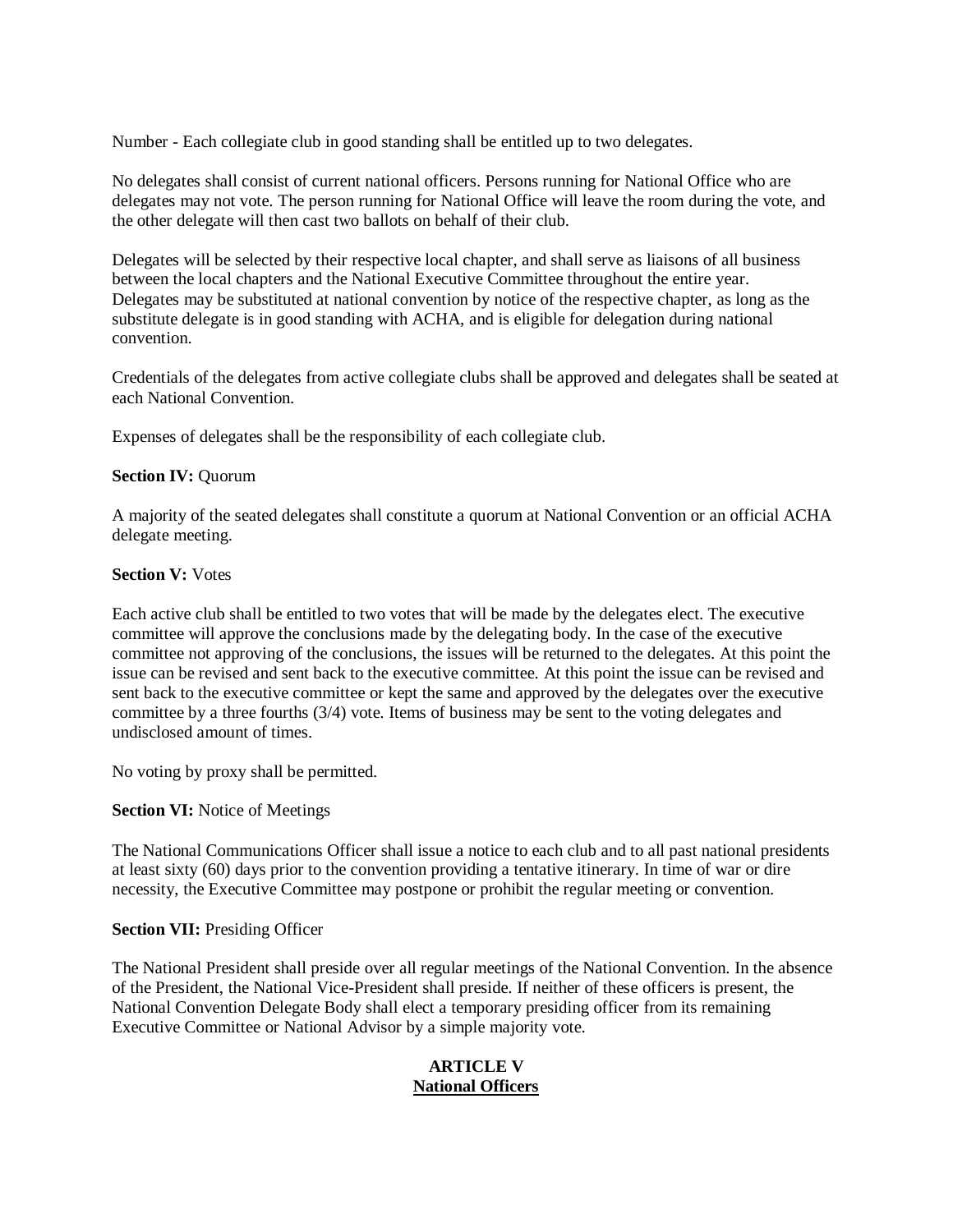### **Section I:** Officers

The National Officers of the American Collegiate Horsemen's Association ranking in the order named shall be National President, National Vice-President, National Secretary, National Treasurer, National Communications Officer, and National Representative. These six individuals shall constitute the Executive Committee of the national organization.

### **Section II:** Requirements

1. Must be considered a member in good standing by the ACHA.

2. Must maintain a minimum Grade Point Average (GPA) or 2.00 in the semester immediately prior to the election/appointment, the semester of election/appointment, and during the term in office. A current transcript and officer application must be submitted to National Advisor prior to or at check-in at convention before running for National Office.

3. In order to be President, the nominee must have held a previous National Officer position. In the case that there is not an incumbent or willing or able officer to serve as President the position will be an open election.

### **Section III:** Election

Each candidate must submit an official application as developed by committee appointed by the Executive Committee to the National Secretary prior to the general meeting.

In the event that there are more than three candidates for any office, a nomination committee shall be formed.

The nominating committee shall consist of three persons, which may include, but is not limited to, past national presidents and/or advisors with the most immediate past president serving as chair.

This body will make selections for the top three candidates of each position, based upon the application, while holding personal interview(s) in the case that the nominating committee is utilized.

The delegates will vote on these three candidates for each position.

Nominees must be present at National Convention. Each nominee must address the entire convention prior to elections.

Each candidate must submit an official application as developed by committee appointed by the Executive Committee to the National Secretary prior to the deadline. This includes all persons interested in obtaining the position of National Representative.

#### **Section IV:**

Twice per term (dates to be determined by officer team), each officer will write a review of him/herself since election. This review will include actions and or committees that the officer has taken. Each officer is required to send their review to the other officers and to the national advisors. Each officer will receive a vote of confidence or no confidence from each voting member. If a 3/5th vote of no confidence occurs, the office will be removed and one of the representatives will assume the removed officers' responsibilities. If the president is removed the vice president will be appointed president. The vice presidents' responsibilities will be assumed by one of the representatives. The representative that will assume the empty seat will be voted in by a 3/4 vote from the national officers.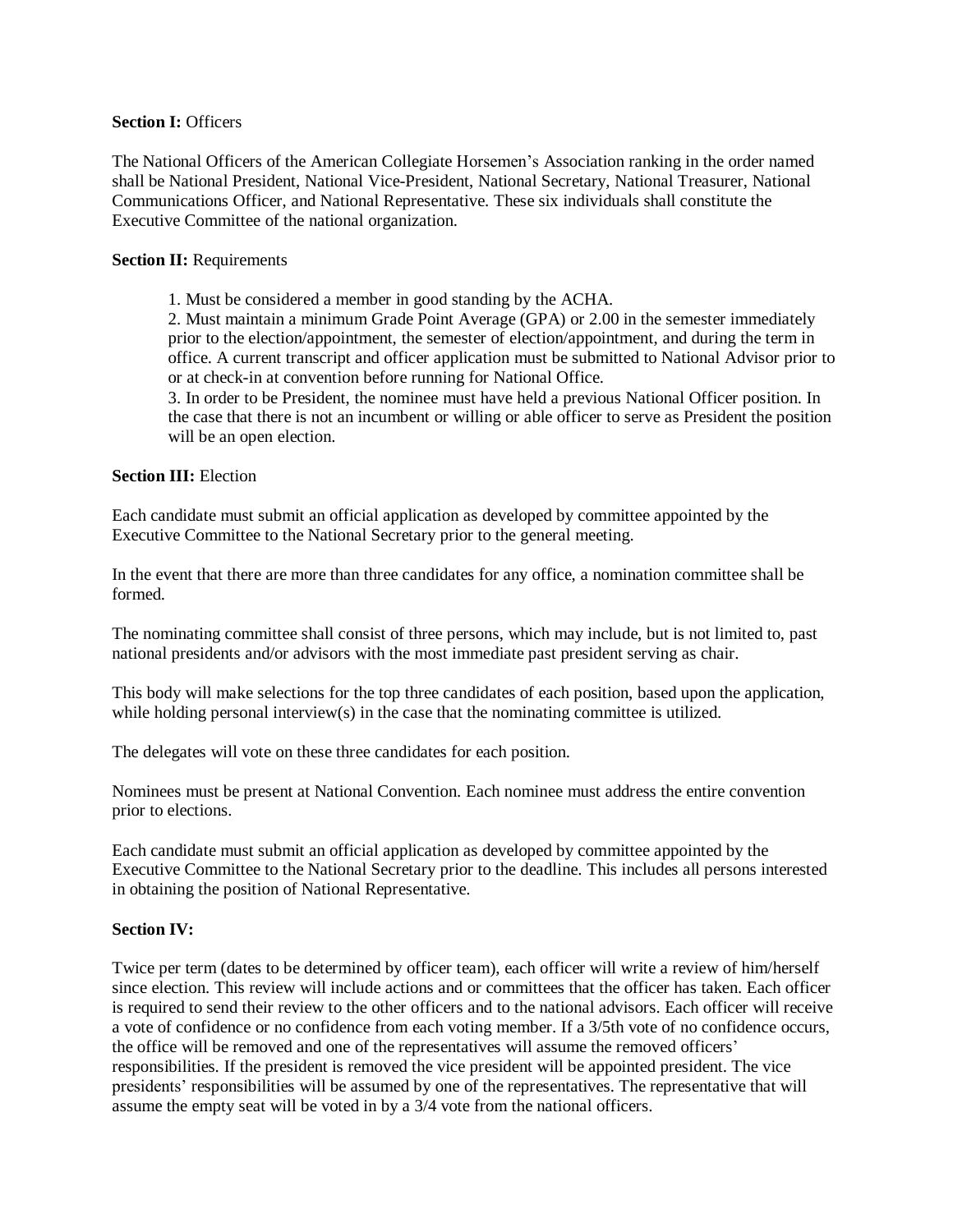### **ARTICLE VI Amendments**

Amendments to this constitution may be made by a three-fourths (3/4) vote of the official delegates present at the National Convention or at an official national delegate meeting.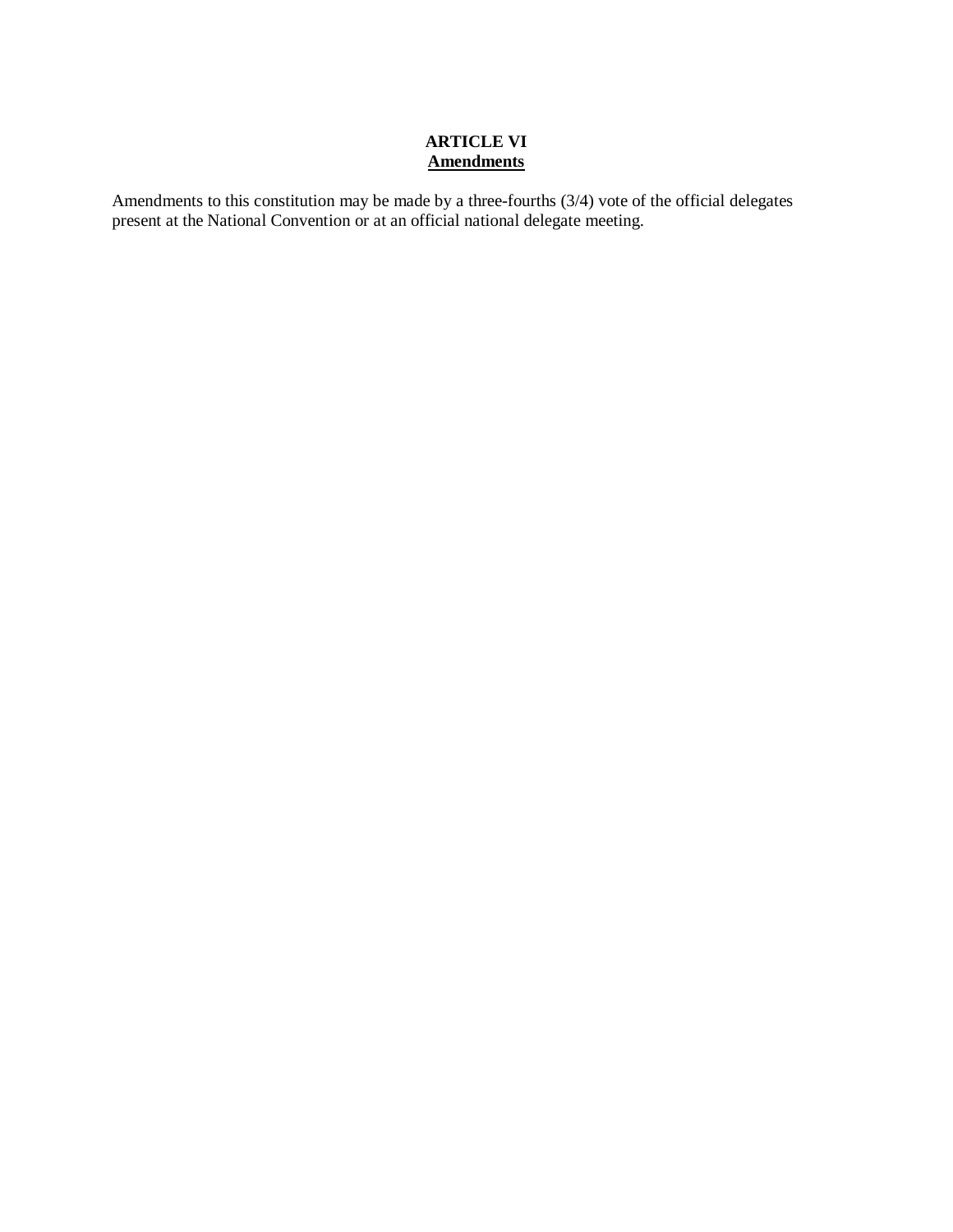### **THE AMERICAN COLLEGIATE HORSEMEN'S ASSOCIATION BY-LAWS**

### **Ratified April 15, 2017**

Mission Statement: To unify collegiate horsemen of all levels and disciplines through the promotion of leadership, education, service, and national affiliations.

\*\*\*\*\*\*\*\*\*\*\*\*\*\*\*\*\*\*\*

### **BY-LAWS**

### **PARAGRAPH I: Duties of National Officers**

It shall be the duty of the President to preside over all meetings, enforce a rigid observance of the Constitution and By-laws of the organization, inspect the result of balloting when deemed necessary, and sign official documents of the organization. The president shall oversee the planning of national convention along with the host school. The president shall serve as chair for the National Convention held during his/her time in office. The president shall be available to train the new officer team in parliamentary procedure and other activities to ensure a smooth transition.

It shall be the duty of the Vice-President to assume the duties of the President in the absence of that official, the work with newly organized collegiate clubs seeking membership and to assist in the promotion of the best interests of the organization as the President may direct. The Vice-President shall serve as director of marketing and sponsorship.

It shall be the duty of the Secretary to keep the minutes of all meetings, notify all members of their appointments to committees, as well as to collect, compile, edit, record, and publish information of interest to the American Collegiate Horsemen's Association to the national communications officer.

It shall be the duty of the Treasurer to keep an accurate account of the finances of the organization, and make an annual report thereof.

It shall be the duty of the Communications Officer to conduct the correspondence of the organization, distribute information concerning or of interest to American Collegiate Horsemen's Association members, and make an annual report of the work of the organization to the members.

It shall be the duty of the National Representative to attend all national officer meetings, assist national officers on marketing ventures, and to serve in the capacity of other national office should the need arise. In the event that a National Officer, other than the President, is unable to fulfill their duties, the representative will fill that position.

It shall be the duty of all national officers to be in good standing by the discretion of the executive committee of the local chapter.

### **PARAGRAPH II: Government of Collegiate Clubs**

Powers and Duties -The powers and duties of each collegiate club shall be as follows:

The sole right to initiate members into clubs except at the National Convention.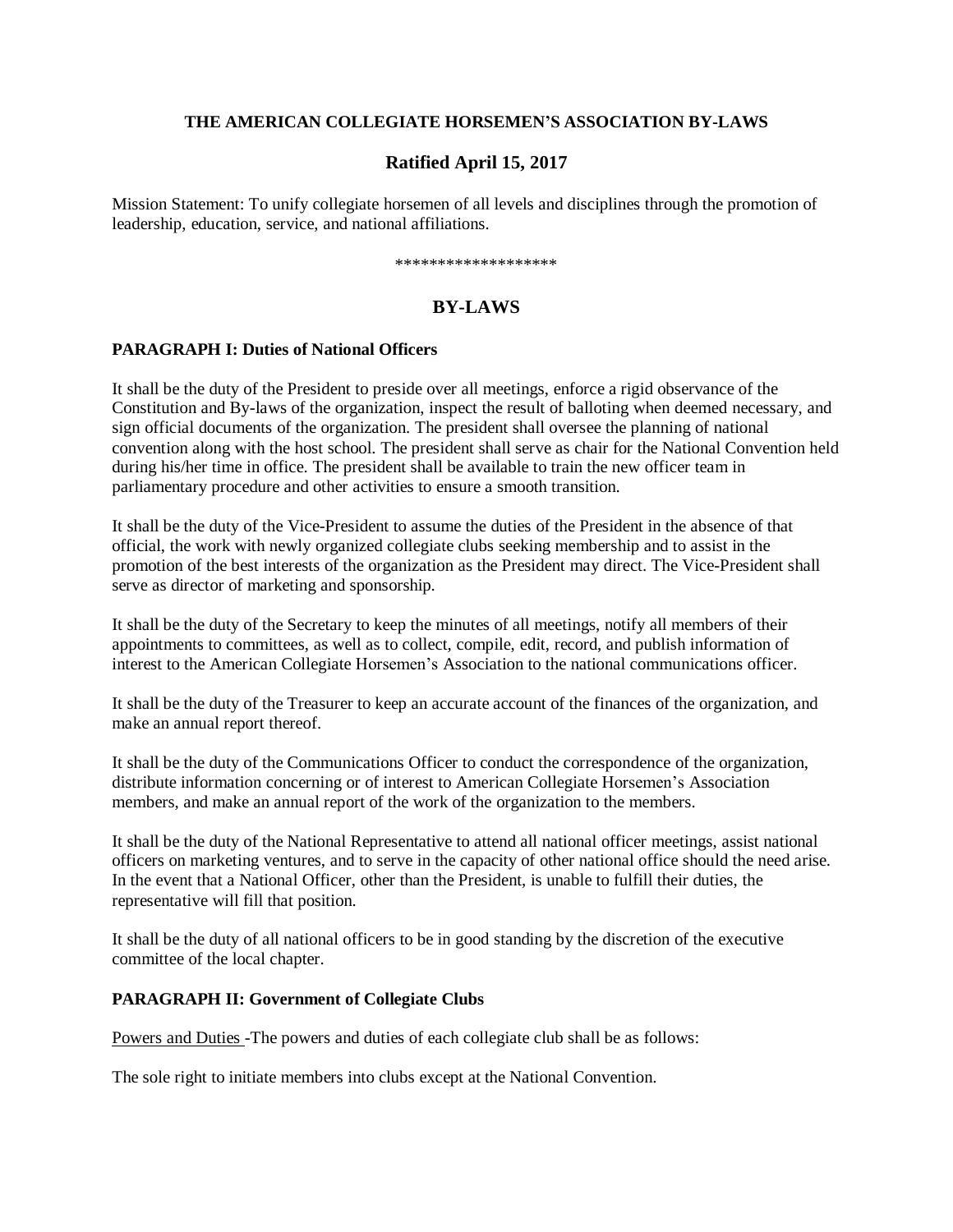To adopt and enforce for its own government, rules and regulations not inconsistent with the laws of the American Collegiate Horsemen's Association.

To levy and collect fees, taxes, dues, fines and accounts for national and local club purposes.

Meetings - Collegiate clubs shall meet at their discretion, except when such meetings conflict with the regulations of their college or university.

Quorum - A quorum of a collegiate club shall consist of a majority of all its active members.

Names - The collegiate club officers' titles shall be left to the discretion of the local club. Although, it is strongly encouraged to include a President, Vice-President, Communications Officer, Secretary, and Treasurer.

Elections -The officers of the collegiate clubs shall be elected and installed before the end of each spring semester or term and their names and addresses sent to the National Secretary. The local club is required to have a faculty advisor. At the discretion of the local chapter, new officers may be selected for each term, with the additional election and installation being scheduled before the end of the fall term.

Duties -The duties of the President of a collegiate club shall be the same as for the National President; namely, it shall be the duty of the President to preside at all meetings, enforce a rigid observance of the Constitution and By-Laws of the organization, and see that officers perform their official duties; inspect the results of the balloting when deemed necessary; sign all orders drawn by the Secretary and other official documents of the organization.

The duties of the Vice-President of a collegiate club shall be the same as for the National Vice-President; to wit. It shall be the duty of the Vice-President to assume the duties of the President in the absence of that official and to assist in the promotion of the best interests of the organization as the President may direct.

The duties of the Secretary of a collegiate club shall be the same as for the National Secretary; to wit. It shall be the duty of the Secretary of a collegiate club to keep the minutes of all meetings, notify all members of their appointments to committees, as well as to collect, compile, edit, record, and publish information of interest to members.

It shall be the duty of the Treasurer to keep an accurate account of the finances of the organization, and make an annual report thereof. Collection of monies and payment of bills should be based on the guidance of their local university.

The duties of the Communications Officer of a collegiate club shall be the same as for the National Communications Officer; to wit. It shall be the duty of the Communications Officer of a collegiate club to conduct the correspondence of the organization, distribute information concerning or of interest to the members, and make an annual report of the work of the organization to the members.

It shall be the duty of the President to appoint committees that may include those whose duties shall be as follows:

The Executive Committee shall consist of all officers of the club, and may also include chairmen of standing committees, and all duly selected chapter faculty advisors. This committee shall have jurisdiction in all matters not especially delegated to some other committee.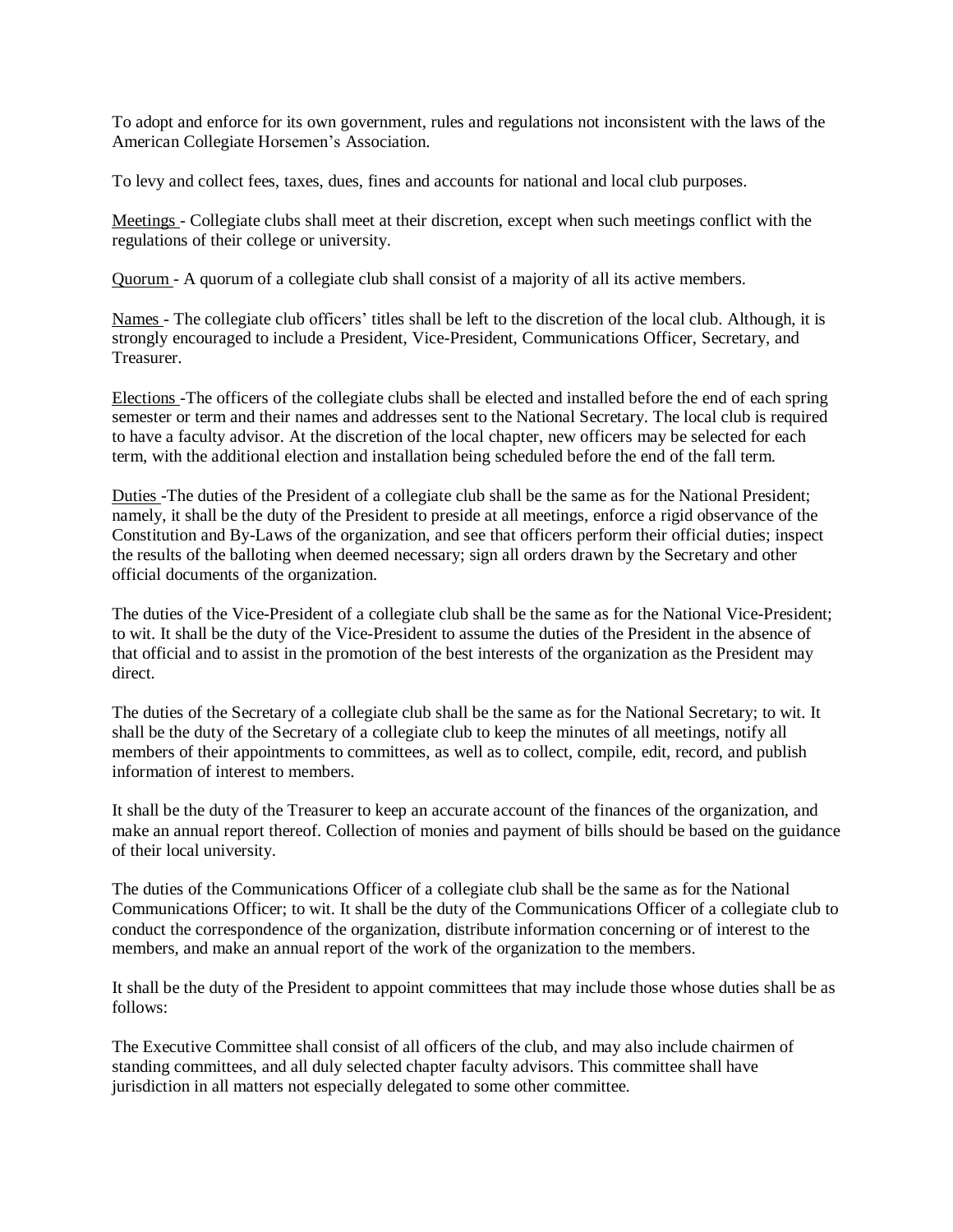The Faculty Advisor or Advisors are the official representative(s) of the faculty. It is his/her duty to work closely with the club members and to serve as a source of advice, encouragement and leadership.

### **PARAGRAPH III: Dues**

The fiscal year for ACHA will be from August 1 to July 31 of the next year.

Each collegiate club shall pay ACHA an annual membership fee of thirty-five (35) dollars if paid by the November  $1<sup>st</sup>$  deadline. Clubs can join after the November  $1<sup>st</sup>$  deadline for fifty (50) dollars.

Each collegiate club shall submit to ACHA an annual membership fee of five (5) dollars per member each year to maintain active membership with ACHA.

The deadline for these dues shall be November 1st prior to the corresponding National Convention in order for good standing status to be met.

New schools' and new members' dues will be accepted at any time without subjection to late fees, and can take part in officer candidacy and/or delegation at the National Convention.

**PARAGRAPH IV:** In all questions of parliamentary procedure, Robert's Rules of Order shall be the authority.

**PARAGRAPH V:** A statement of the business of the past fiscal year shall be published by the National Secretary and made available to each local club each year. This shall include a financial statement, minutes of all prior national meetings, and directory of clubs.

**PARAGRAPH VI:** The by-laws of the club may be amended by three-fourths (3/4) vote of the official delegates present at the National Convention or by approval of three-fourths (3/4) of the collegiate club, providing statement of such prepared amendment has been given to each club at least thirty (30) days previously.

**PARAGRAPH VII:** All candidates for initiation, after they have met the requirements as set forth in the Constitution, shall be formally initiated by the induction ceremony.

**PARAGRAPH VIII:** No student many be initiated before the national dues and any local chapter membership fees have been paid.

**PARAGRAPH IX:** Upon the entrance into the duties of an office, each officer shall be required to take the following oath, administering by the installing officer: "I do solemnly swear that I will faithfully perform the duties of (naming the office) and do all that I can to support the Constitution and By-laws of the American Collegiate Horsemen's Association".

**PARAGRAPH X:** Student clubs at Junior Colleges shall be eligible for membership in the American Collegiate Horsemen's Association, providing the club has a primary interest in equine and prescribes to the objectives of the American Collegiate Horsemen's Association.

Junior college clubs shall be eligible to compete for national awards. Junior college clubs shall be allowed the same participation and voting privileges in national meetings as clubs from four-year colleges.

### **PARAGRAPH XI: Scrapbook Awards**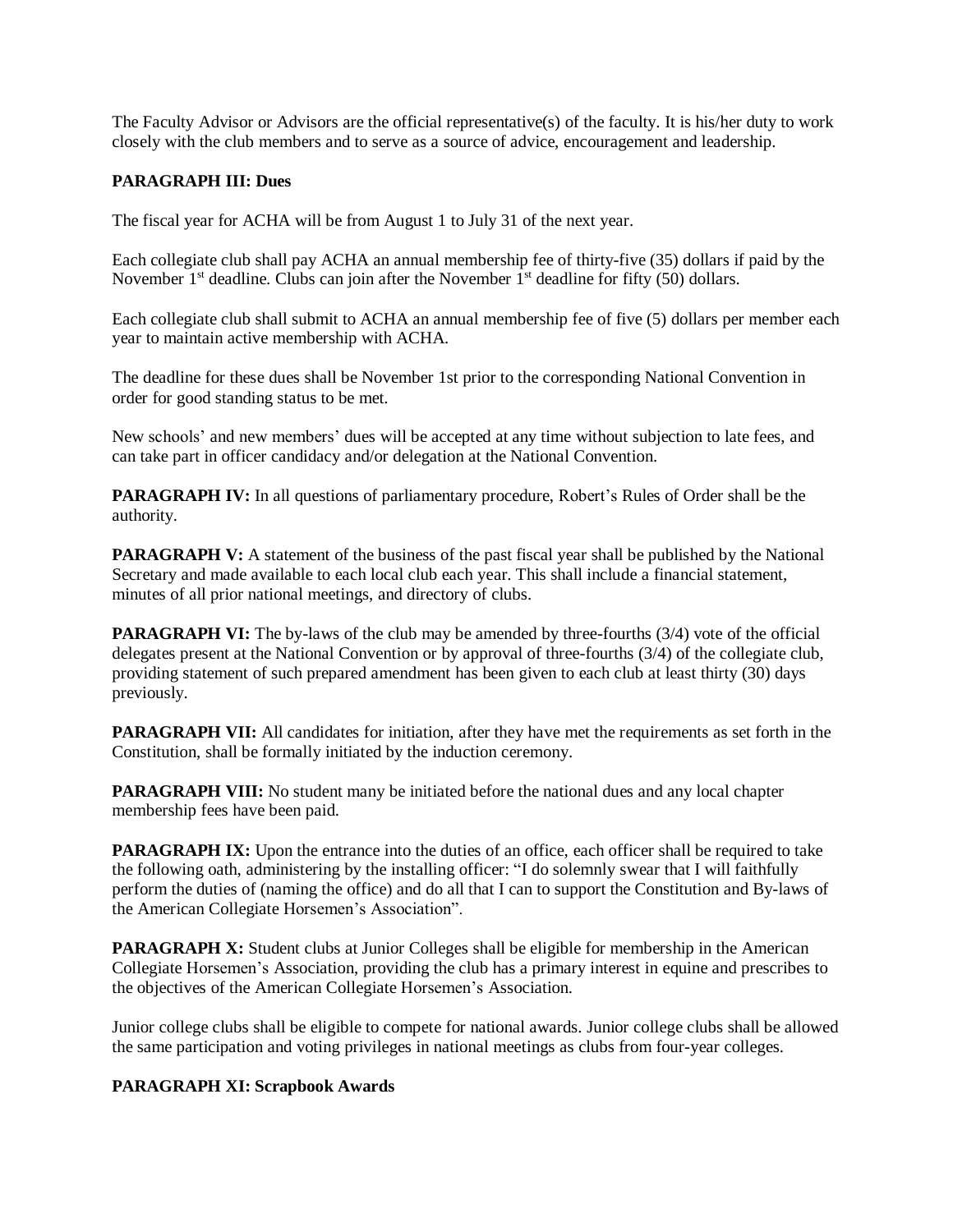Each year at National Convention, ACHA will present awards for the top three placing scrapbooks. The guidelines for scrapbooks are posted on the website.

### **PARAGRAPH XII: National Scholarships**

Each year at National Convention, ACHA recognizes a Junior and a Senior member that have shown exemplary achievement in their local ACHA chapter involvement, volunteer and community service activities, academic performance, extracurricular activities, and have received honors and awards.

A monetary award will be given to each recipient as determined by the executive committee. The guidelines for scholarships are posted on the website.

The winners are awarded at the National Convention Banquet.

### **PARAGRAPH XIII: Transfer of Membership**

American Collegiate Horsemen's Association membership of the individual member shall be transferable from one club to another pending approval by the receiving club subject to conditions prescribed by them.

### **PARAGRAPH XIV: Convention Bid Submissions**

All schools that are interested in hosting the annual convention must submit their official bids to the National Advisor(s) in advance of convention. Bids will be presented and voted on at national convention.

If convention is profitable once all expenses are settled, the host school will receive a reimbursement of that convention profit up to a \$5000 cap per year to be used at their discretion to support their collegiate club.